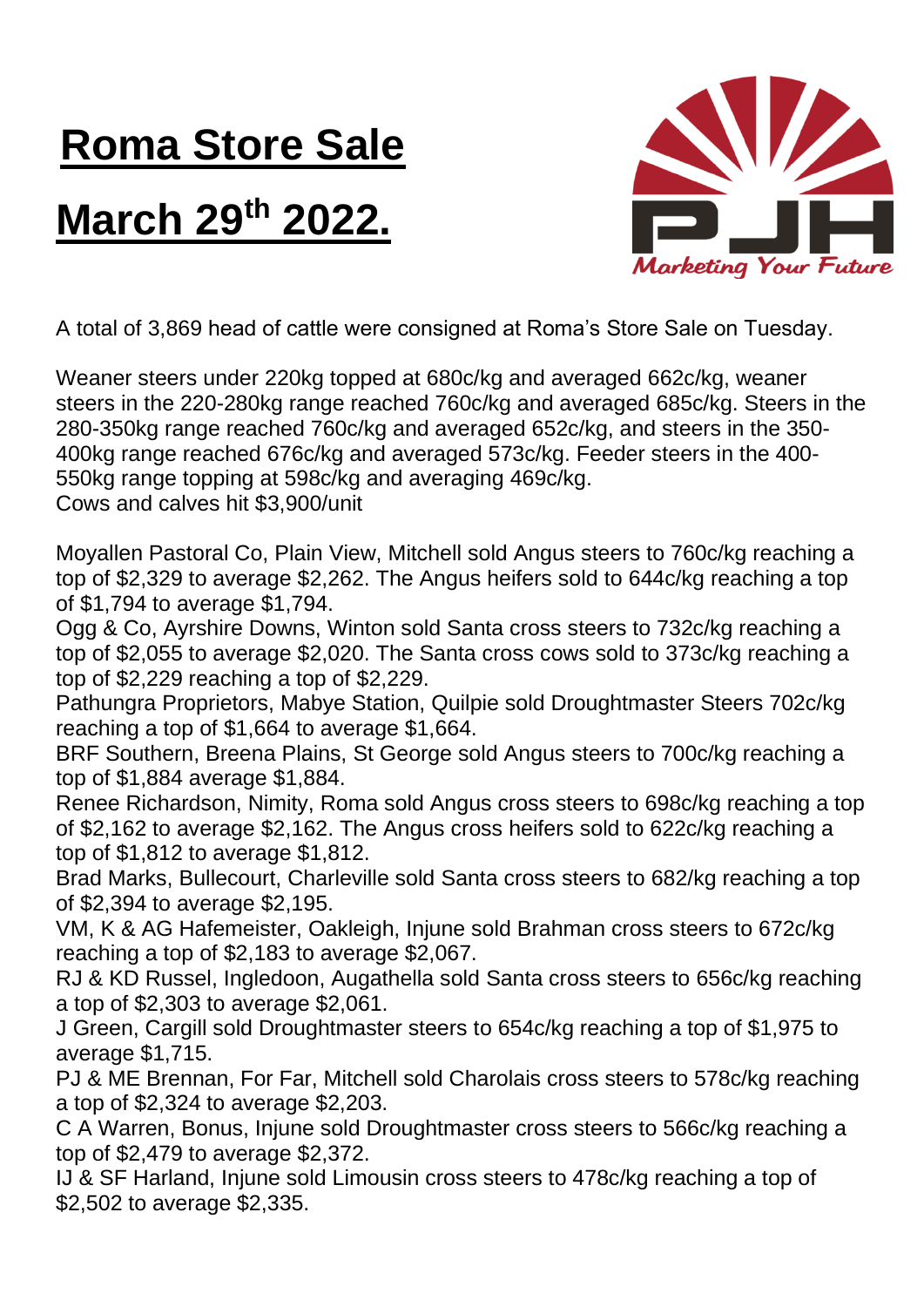GW & GI Emery, Wyena, Wallumbilla sold Angus cross steers to 676c/kg reaching a top of \$2,373 to average \$2,228. The Angus cross heifers sold to 620c/kg reaching a top of \$1,989 to average \$1,850.

Heifers under 220kg topped at 705c/kg and averaged 591c/kg, while heifers in the 220-280kg range topped at 656c/kg and averaged 538c/kg. Heifers in the 280- 350kg range topped at 630c/kg, averaging 479c/kg. Heifers in the 350-450kg range topped at 600c/kg, averaging 473c/kg.

Arrabury Pastoral Company, Coorparoo sold Charolais heifers to 618c/kg reaching a top of \$1,925 to average \$1,614. The Brahman cows sold to 383c/kg reaching a top of \$2,165 to average \$1,852.

Bullamon Plains Pastoral Company, Bullamon Plains, Thallon sold Brahman Heifers to 484c/kg reaching a top of \$1,762 to average \$1,494.

BSN Trading, Amaroo, Roma sold Brahman cross heifers to 400c/kg reaching a top of \$1,769 to average \$1,769.

Cows in the 300-400kg range reached 340c/kg and averaged 274c/kg, while cows in the 400kg-500kg range reached 377c/kg and averaged 345c/kg. Cows over 500kg topped at 385c/kg, averaging 360c/kg.

CA Warren, Bonus, Injune sold Brahman cross cows to 360c/kg reaching a top of \$2,124 to average \$1,974.

Toalki Pastoral Co, Toalki, Surat sold Charolais cross cows and calves to \$3,900/unit.

## *NEXT STORE SALE IS 5 th APRIL PJH SELL 7 th POSITION*